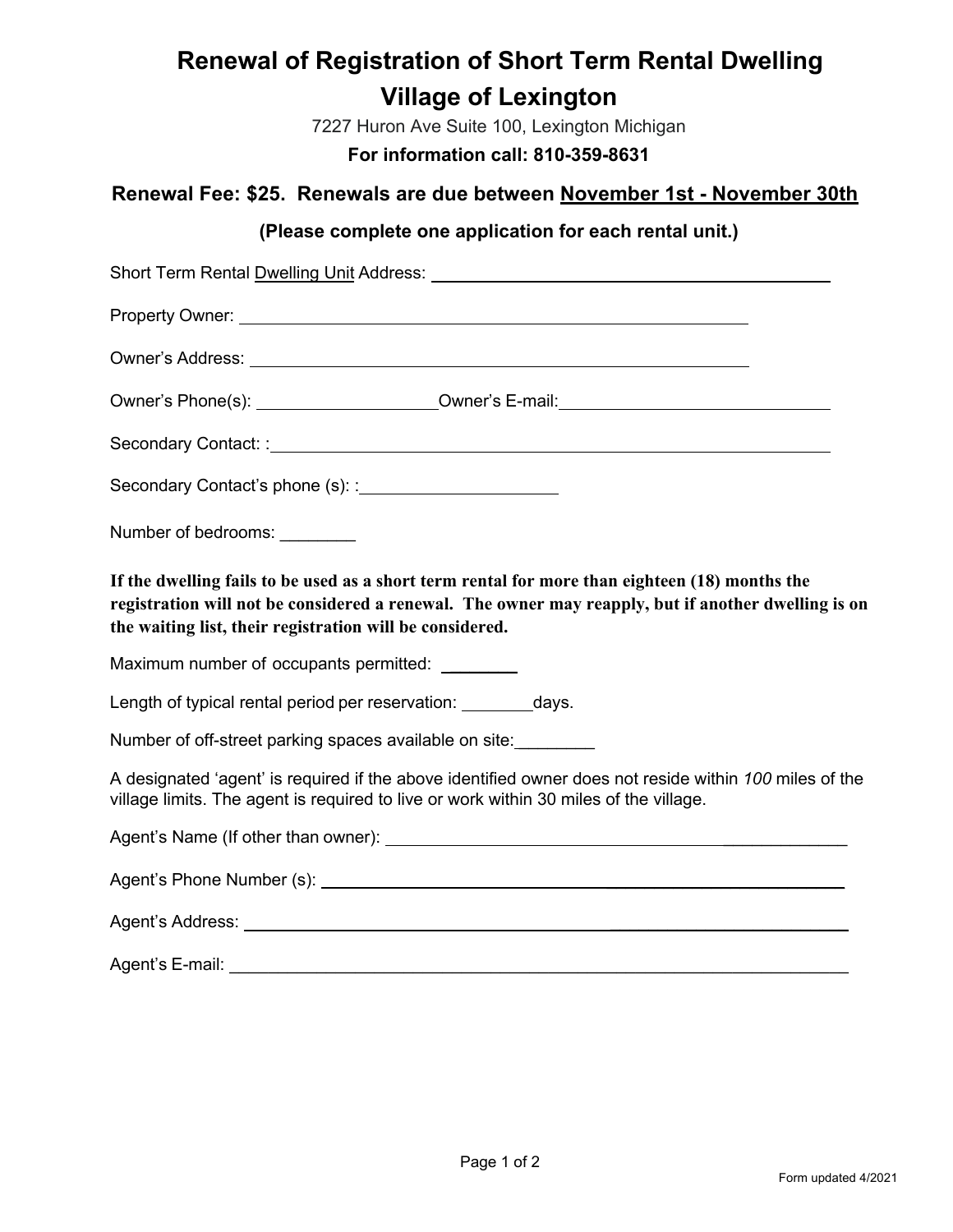### **AFFIDAVIT**

The signer(s) of this form does hereby state, warrant, certify and affirm the following:

- 1) All of the information on the attached registration form is true.
- 2) Each dwelling unit will have an operating smoke detector in each bedroom and an operating carbon monoxide detector on each floor. These appliances will be maintained every ninety (90) days at a minimum.
- 3) Contact information will be posted in at least two prominent locations in the dwelling and will include:

Street address of dwelling

Owner's name and phone number(s) and

Secondary contact' name and phone number(s)

- 4) A copy of the village's *Good Neighbor* materials will be provided to the renters each time the dwelling unit is rented.
- 5) This registration form is accurate and complete.

| <b>OWNER'S SIGNATURE:</b> | DATE: |
|---------------------------|-------|
|                           |       |

*By signing above, the owner/agent of the dwelling unit certifies that the above statements are true. Statements found to be falsified on this application and affidavit will be grounds to revoke the rental permit.*

NOTICE: The issuance of a permit for a short term residential rental dwelling shall in no way impact the zoning of the subject property and shall not prevent the Village from enforcing Zoning Ordinance regulations and limitations on said property, or any other applicable code of the Village.

| Office Use Only                                                        |      |  |
|------------------------------------------------------------------------|------|--|
| Conditions (if any): _____                                             |      |  |
|                                                                        |      |  |
|                                                                        |      |  |
| This residential unit is renewed for a short-term rental for one year. |      |  |
| <b>Village Official</b>                                                | Date |  |